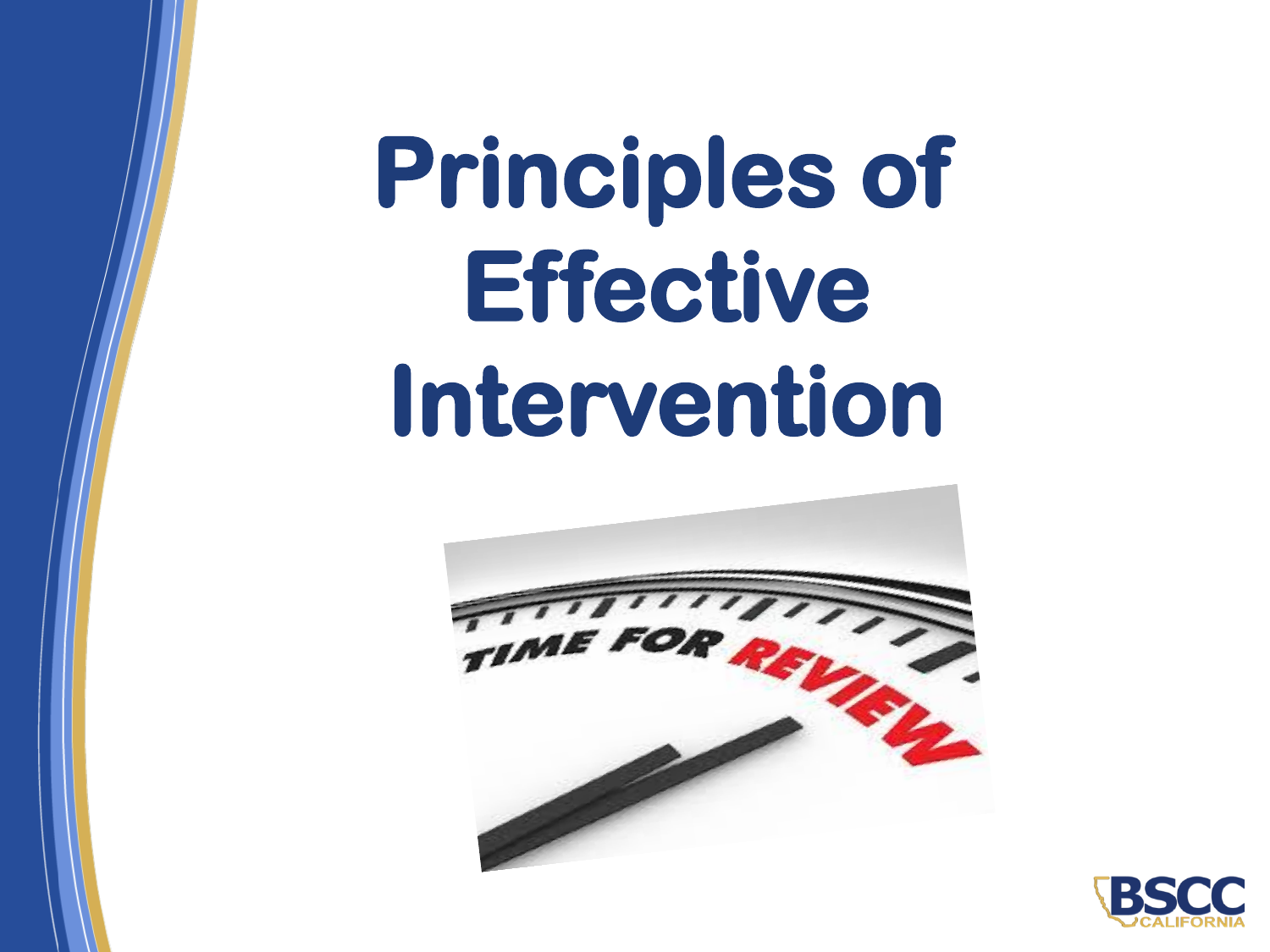#### **\*Materials contained in this training were provided by the University of Cincinnati, Corrections Institute (UCCI) <https://cech.uc.edu/about/centers/ucci.html>**



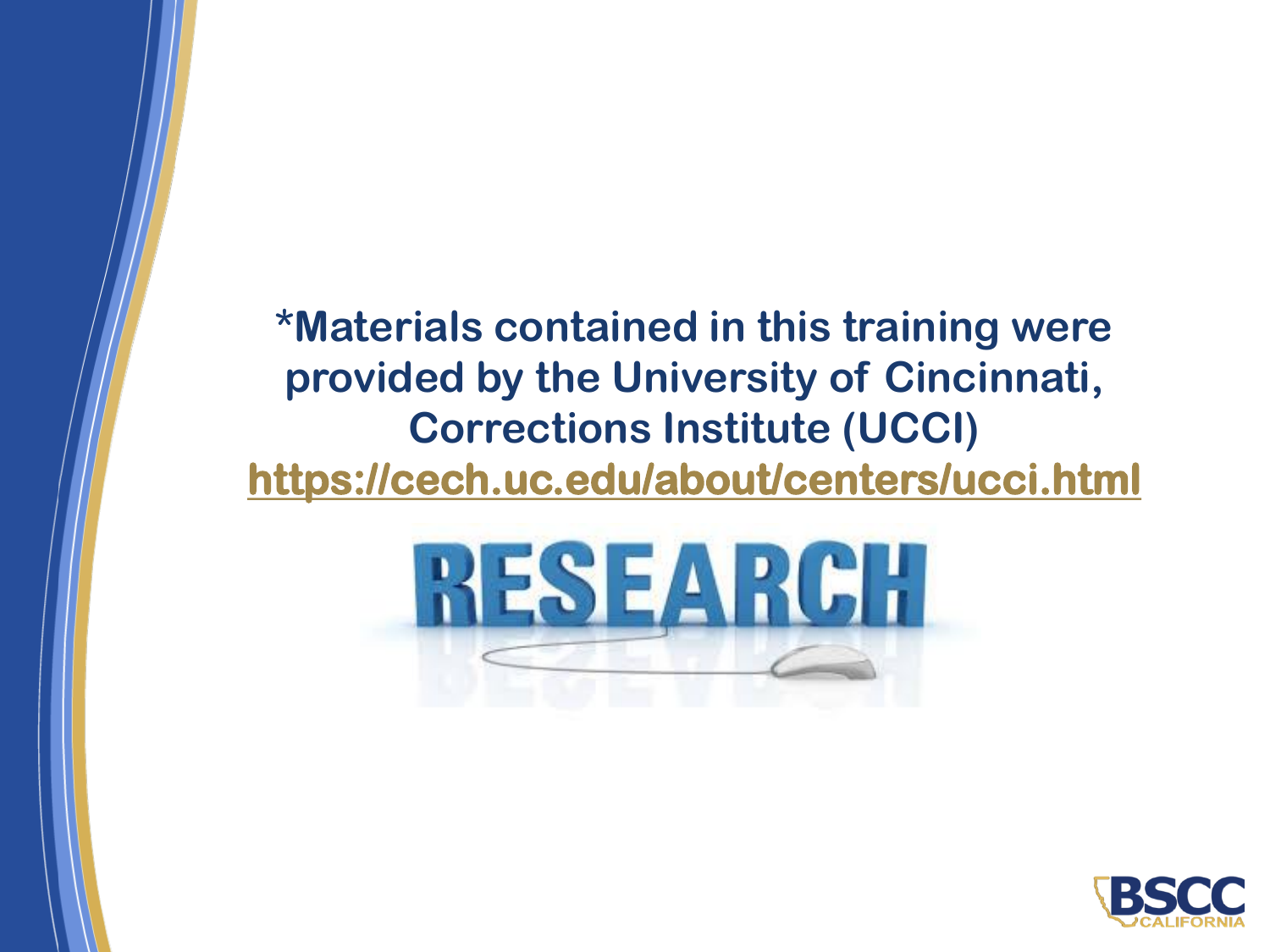**"Evidence-Based"-- What Does it Mean?**

- **Anecdotal evidence vs Empirical evidence**
- **Easier to think of as "evidence-based decision making"**
- **Involves several steps and encourages**   $\blacklozenge$ **the use of validated tools and treatments**
- **Not just about the tools you have but also how you use them**

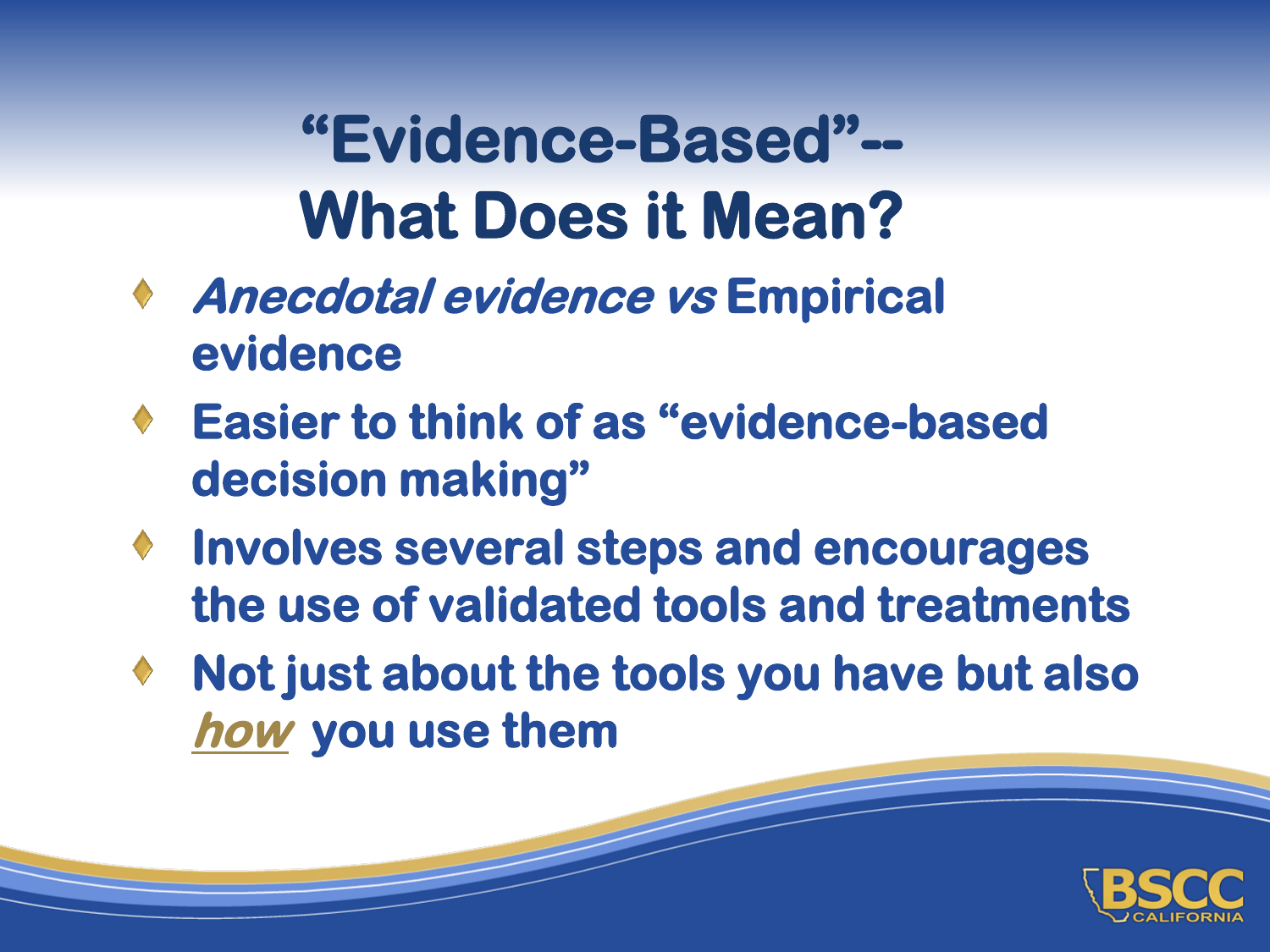#### **Research Conclusions**

**Community services and interventions can be effective in reducing recidivism; however, not all programs are equally effective…**

**The most effective programs are based on principles of effective intervention:**

- **1. Risk (Who)**
- **2. Need (What)**
- **3. Responsivity (How)**
- **4. Fidelity (How Well)**



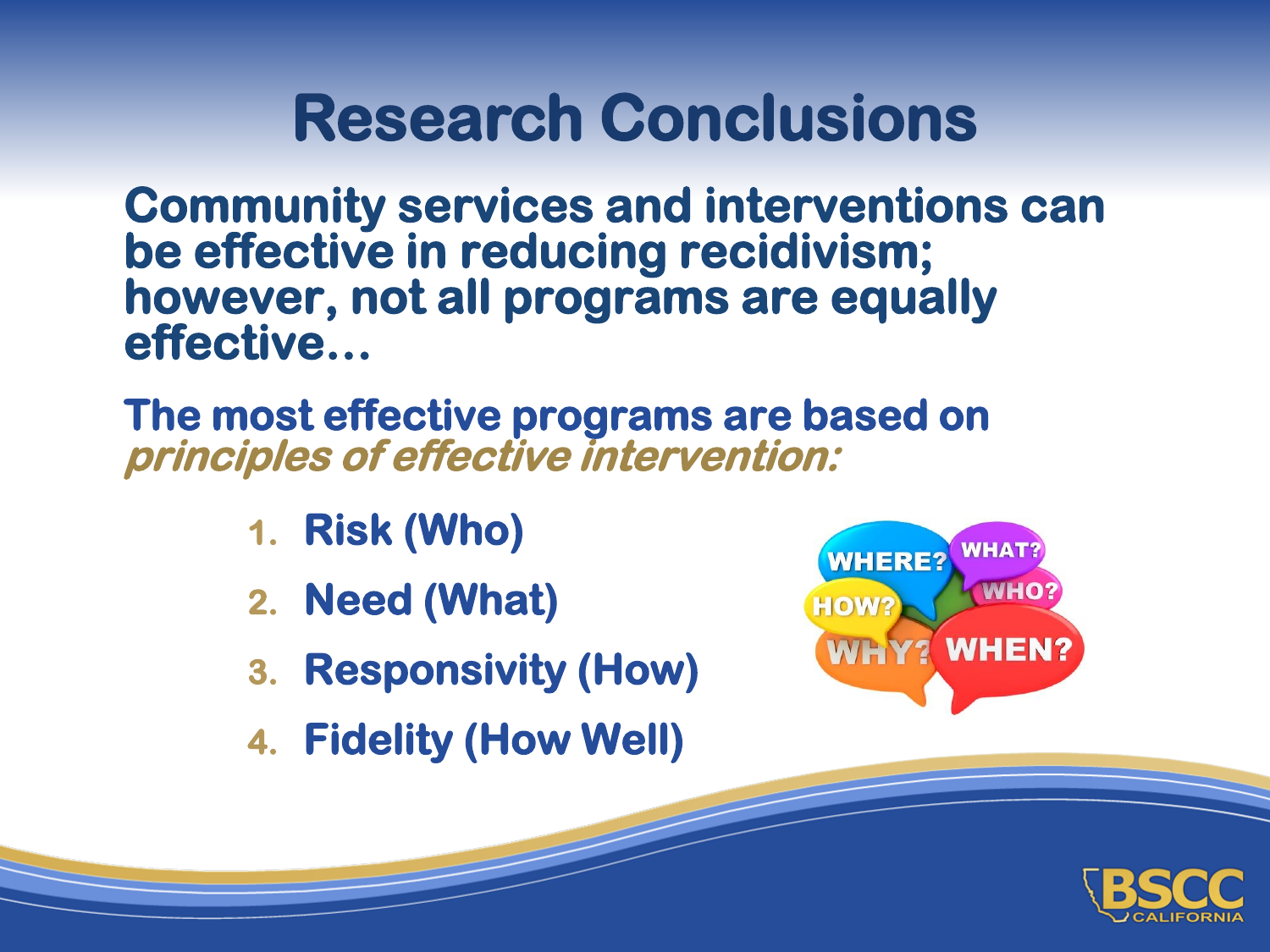### **Risk Principle**

- **Supported by lots (and lots) of research**
- **Tells us WHO to target**



- **Supervision and treatment should match risk level of each project participant**
- **Target higher risk individuals with the most intensive interventions**

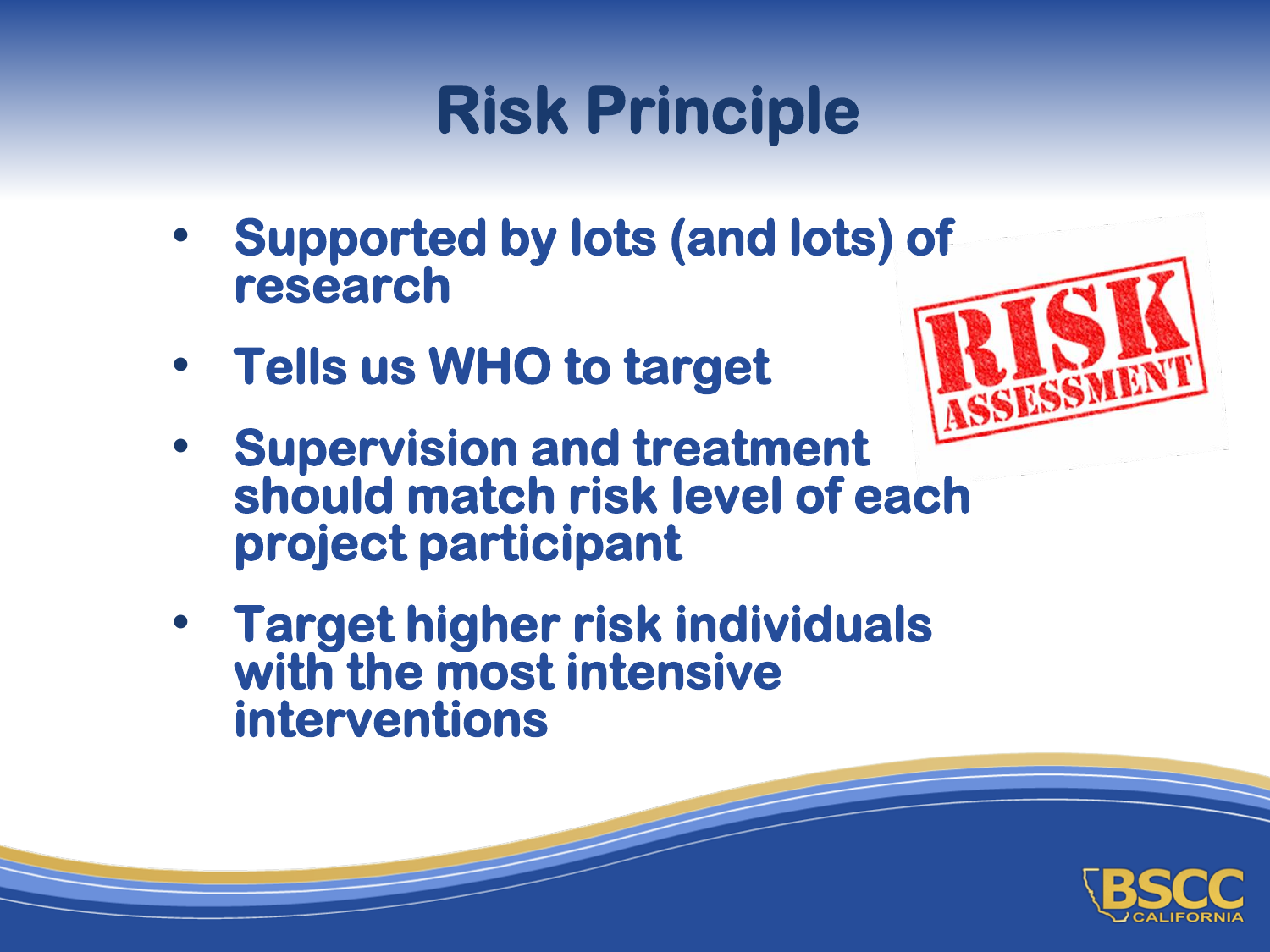### **Risk Principle**



**Lowenkamp, C.T. & Latessa, EJ. 2004. "Understanding the Risk Principle: How and Why Correctional Interventions can Harm Low-Risk Offenders" Topics in Community Corrections - 2004, pp. 3-8.**

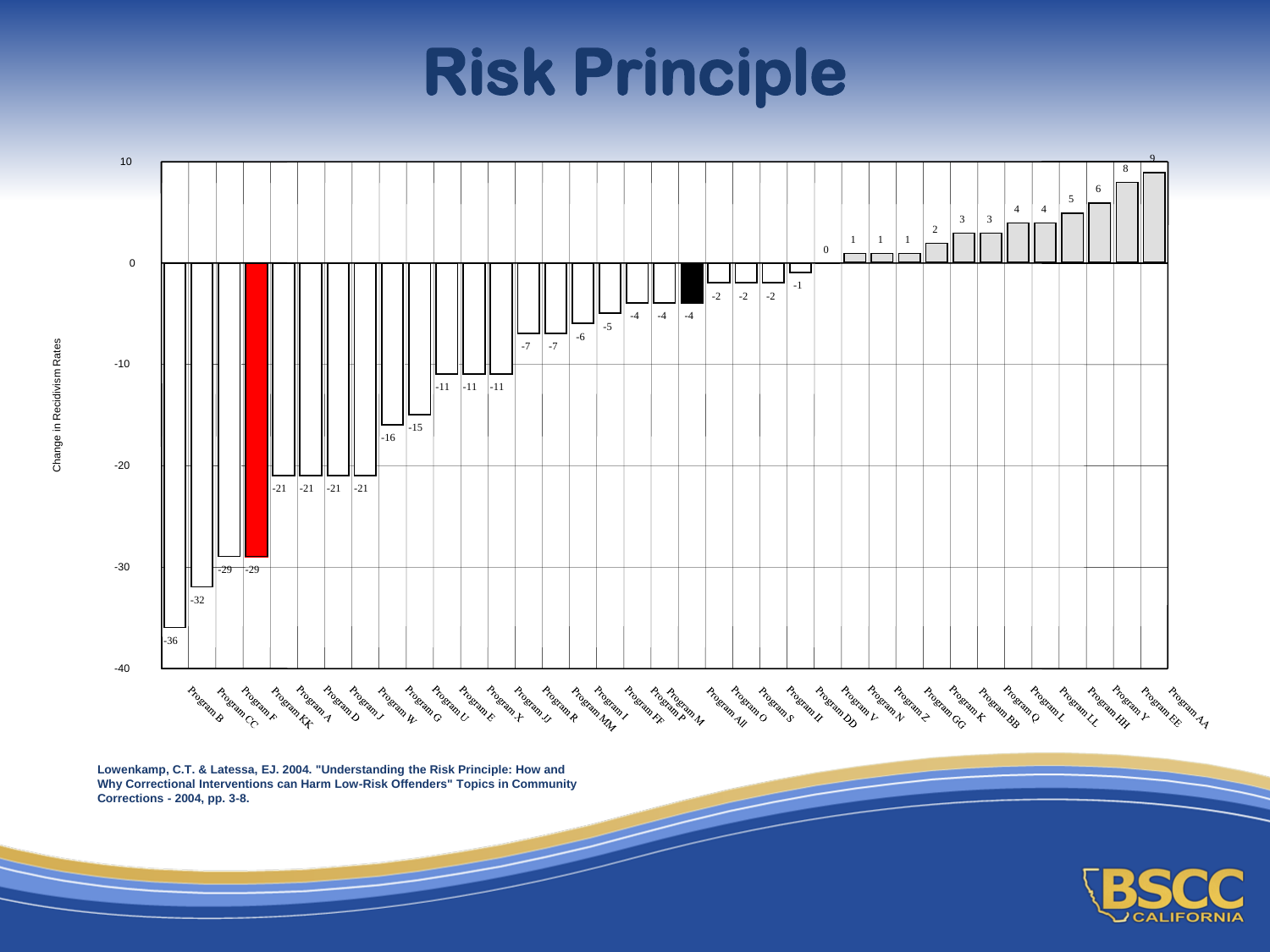# **Risk Principle**





Change in Recidivism Rates Change in Recidivism Rates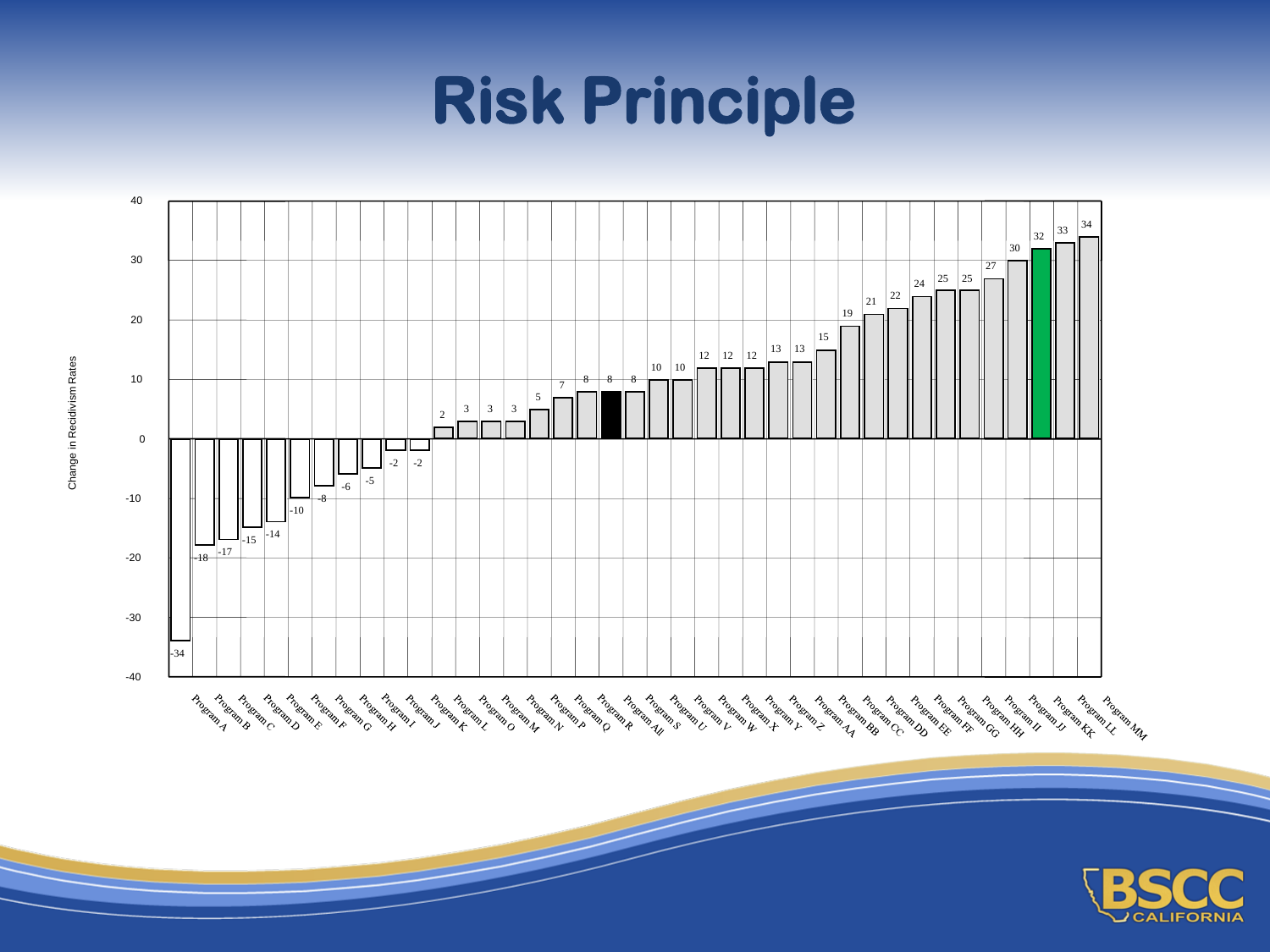# **Need Principle – What to Target**

#### **Criminogenic Needs**

- **Pro-Criminal Attitudes**
- **Anti-Social Personality**
- **Anti-Social Peer Associations**
- **Substance Use**
- **Family**
- **Education/Employ ment**
- **Pro-Social Leisure time**

#### **Non-Criminogenic Needs**

- **Stress/anxiety**
- **Low Self-esteem**
- **Discipline**
- **Creative Abilities**
- **Cohesiveness of social group**
- **Vague emotional problems**
- **Physical condition**
- **Trauma\***
- **Medical/Mental Health Needs**
- **Understanding one's culture/history**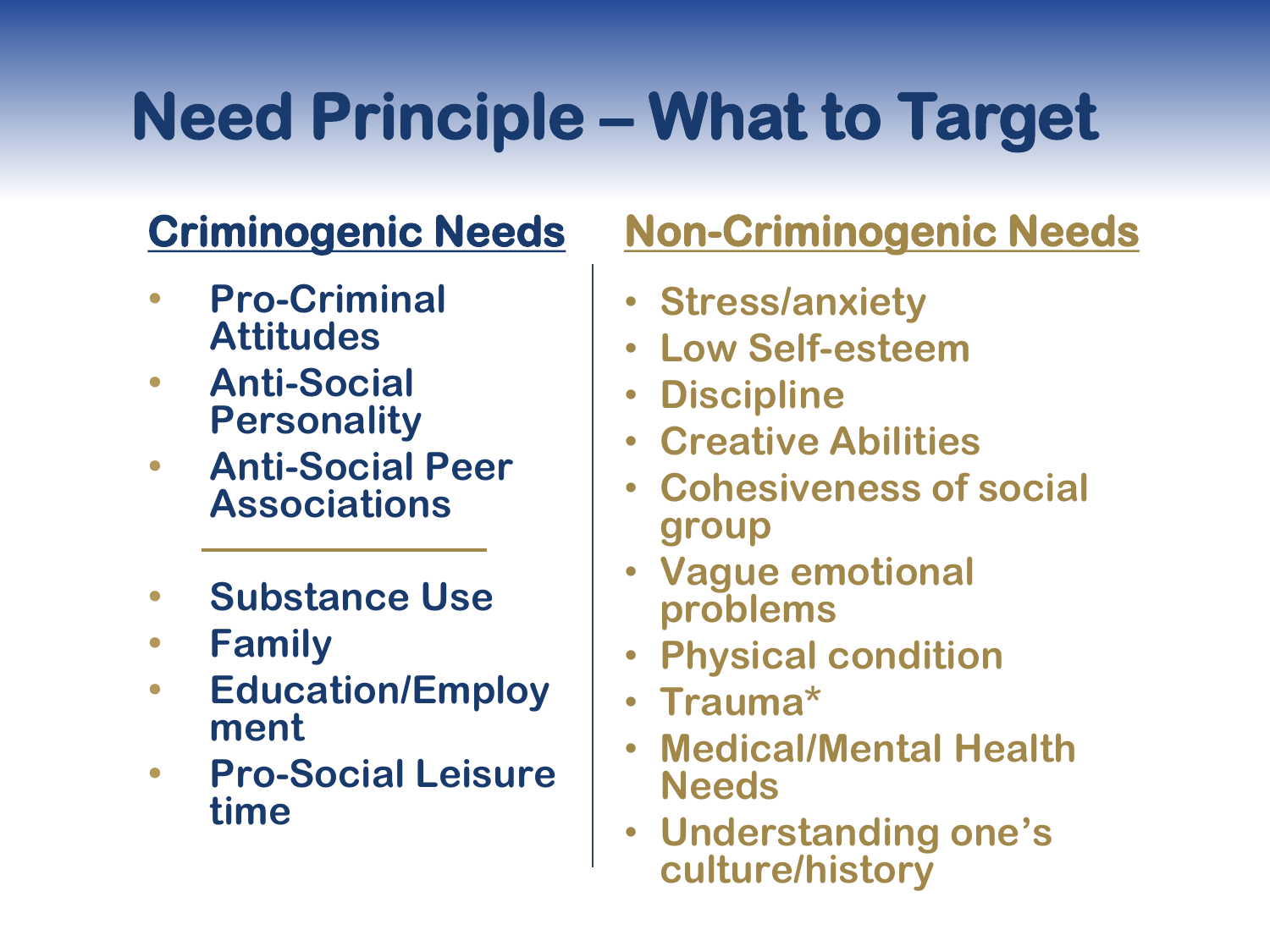#### **Need Principle**



needs

**Source: Gendreau, P., French, S.A., and A.Taylor (2002). What Works (What Doesn't Work) Revised 2002. Invited Submission to the International Community Corrections Association Monograph Series Project**

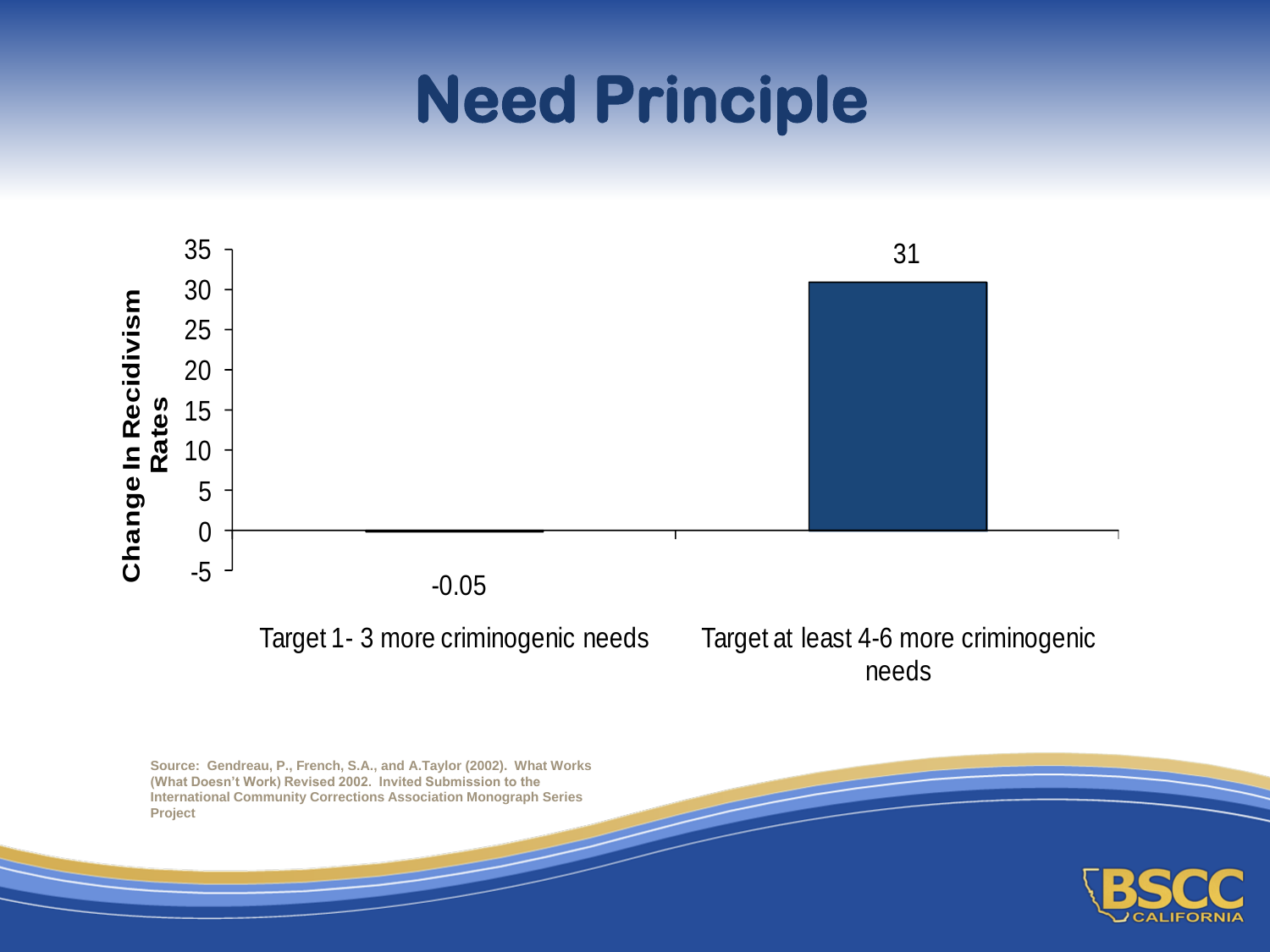### **Responsivity Principle**

#### **Responsivity:**

- **Refers to learning style and characteristics of the participant, which can impact their engagement in the program**
- **Tells us HOW to target criminogenic needs**
- **Cognitive/behavioral/social learning models are most effective**
- **People learn differently**
- **Each participant will have individual barriers to services**

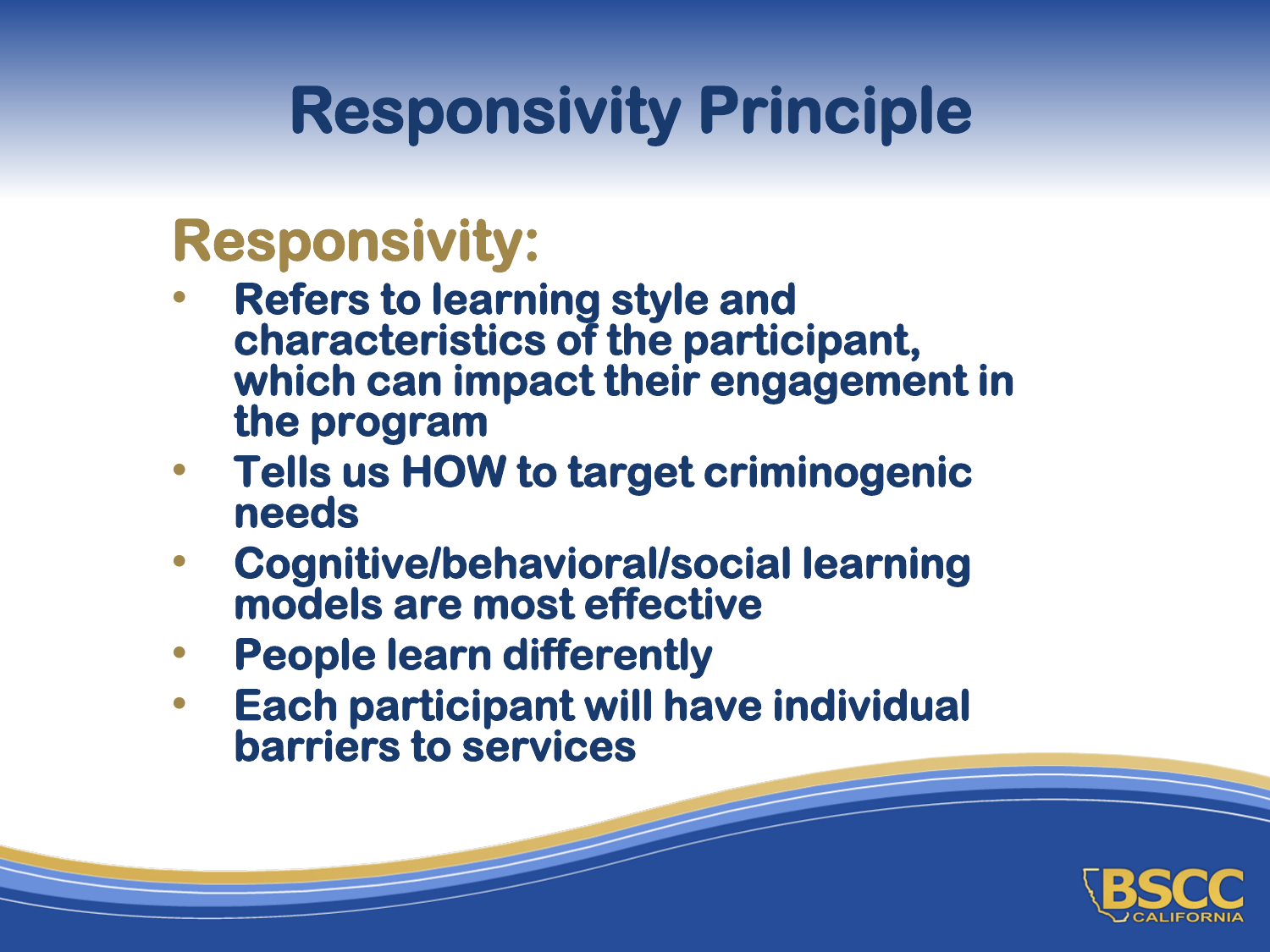### **Responsivity Principle**

**The most effective interventions are behavioral:**

- **They focus on current factors that influence behavior**
- **They are action-oriented**
- **They reinforce prosocial behavior**



- **They include cognitive restructuring**
- **They include skill development with relatable examples**
- **They include approaches that train family on appropriate techniques**

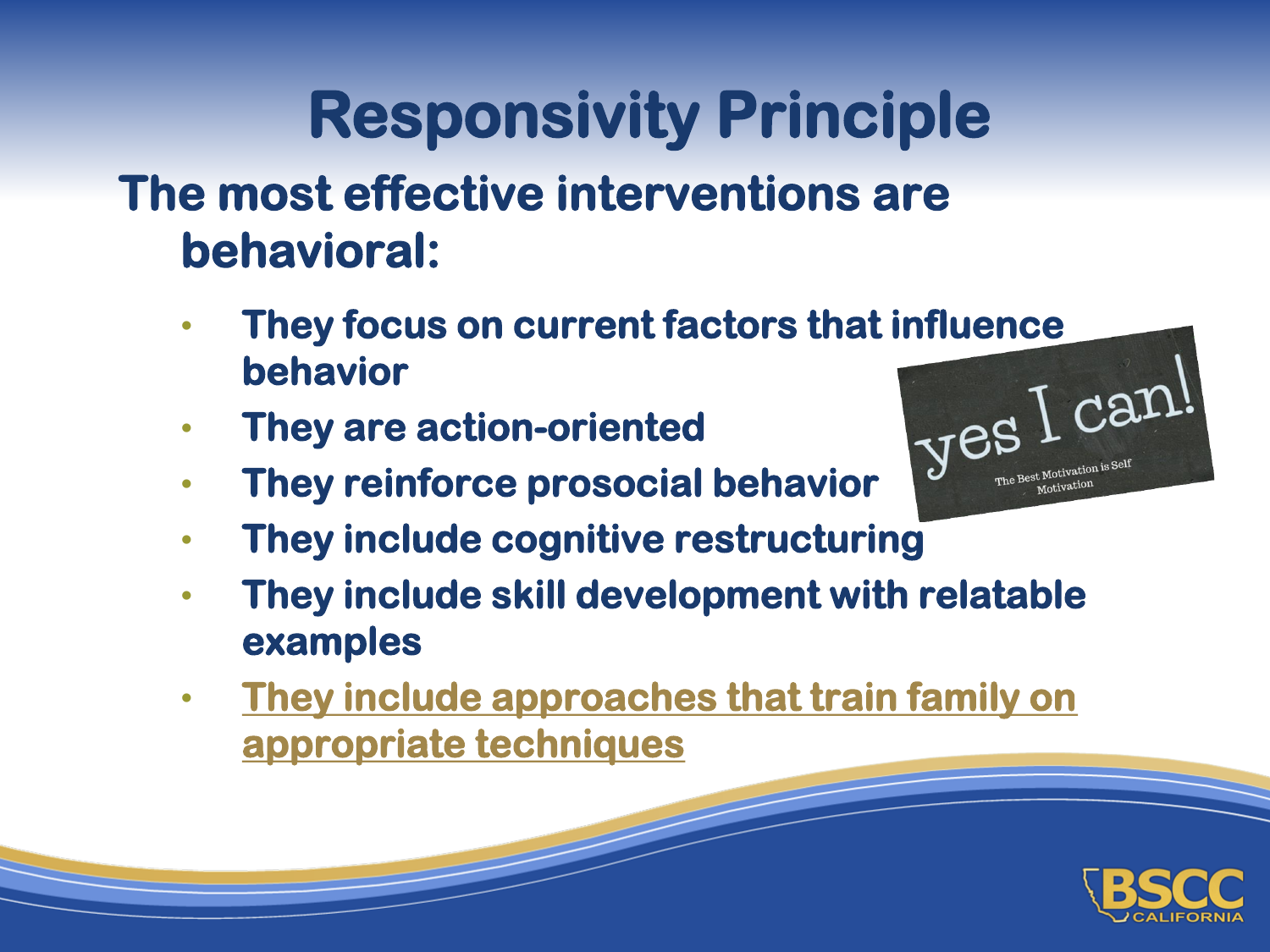#### **Responsivity Principle**



**Andrews, D.A. 1994. An Overview of Treatment Effectiveness. Research and Clinical Principles, Department of Psychology, Carleton University. The N refers to the number of studies.**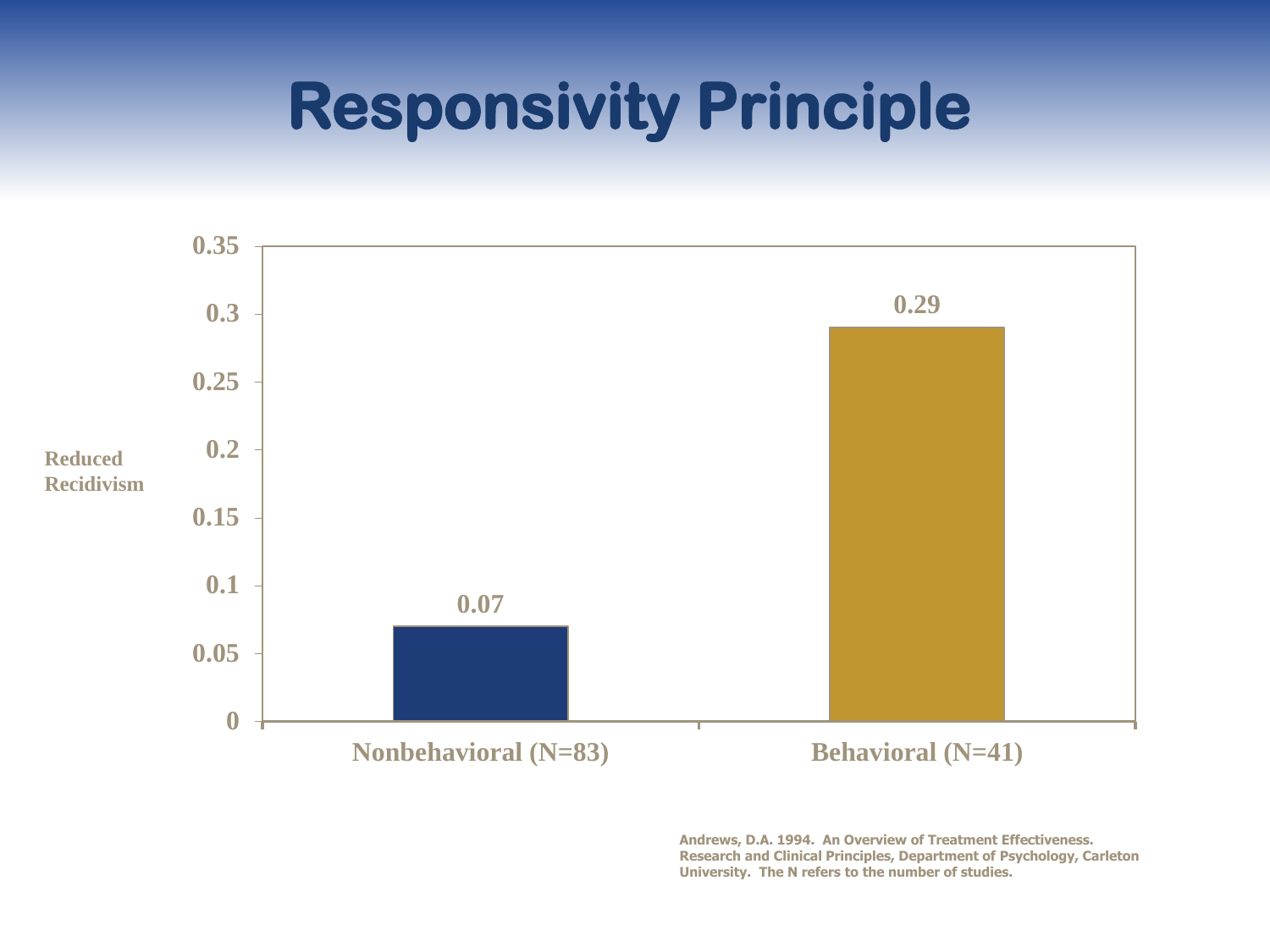### **Fidelity Principle**

#### **I. Refers to HOW WELL the program adheres to the principles**

#### **II. Refers to HOW WELL the program does what it is designed to do**



**Reliability /ree-ly-uh-bil-i-tee/ To be able to produce good results time after time**

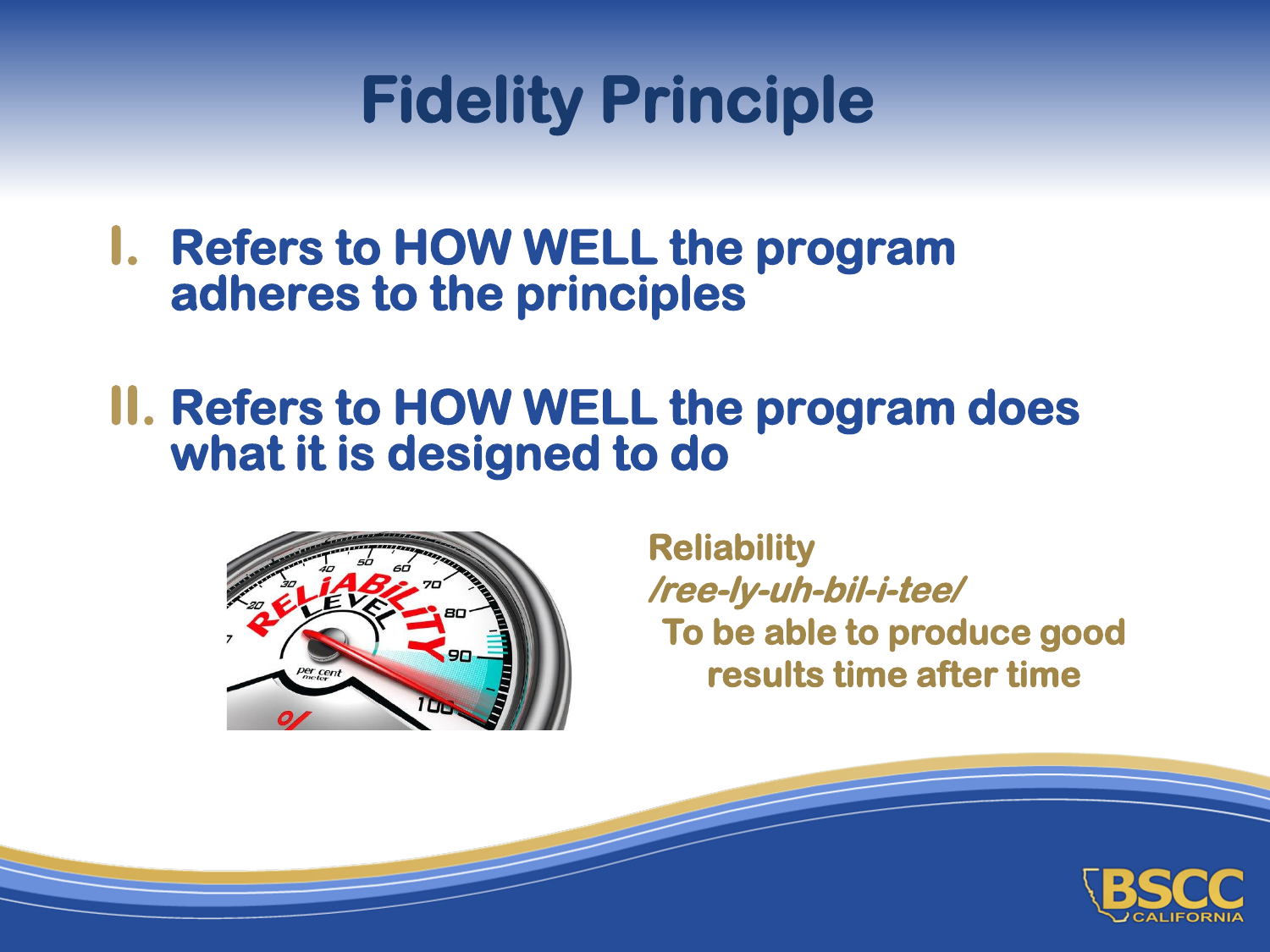### **Fidelity Principle**



Source: Outcome Evaluation of Washington State's Research-Based Programs for Juvenile Offenders. January 2004. Washington State Institute f or Public Policy.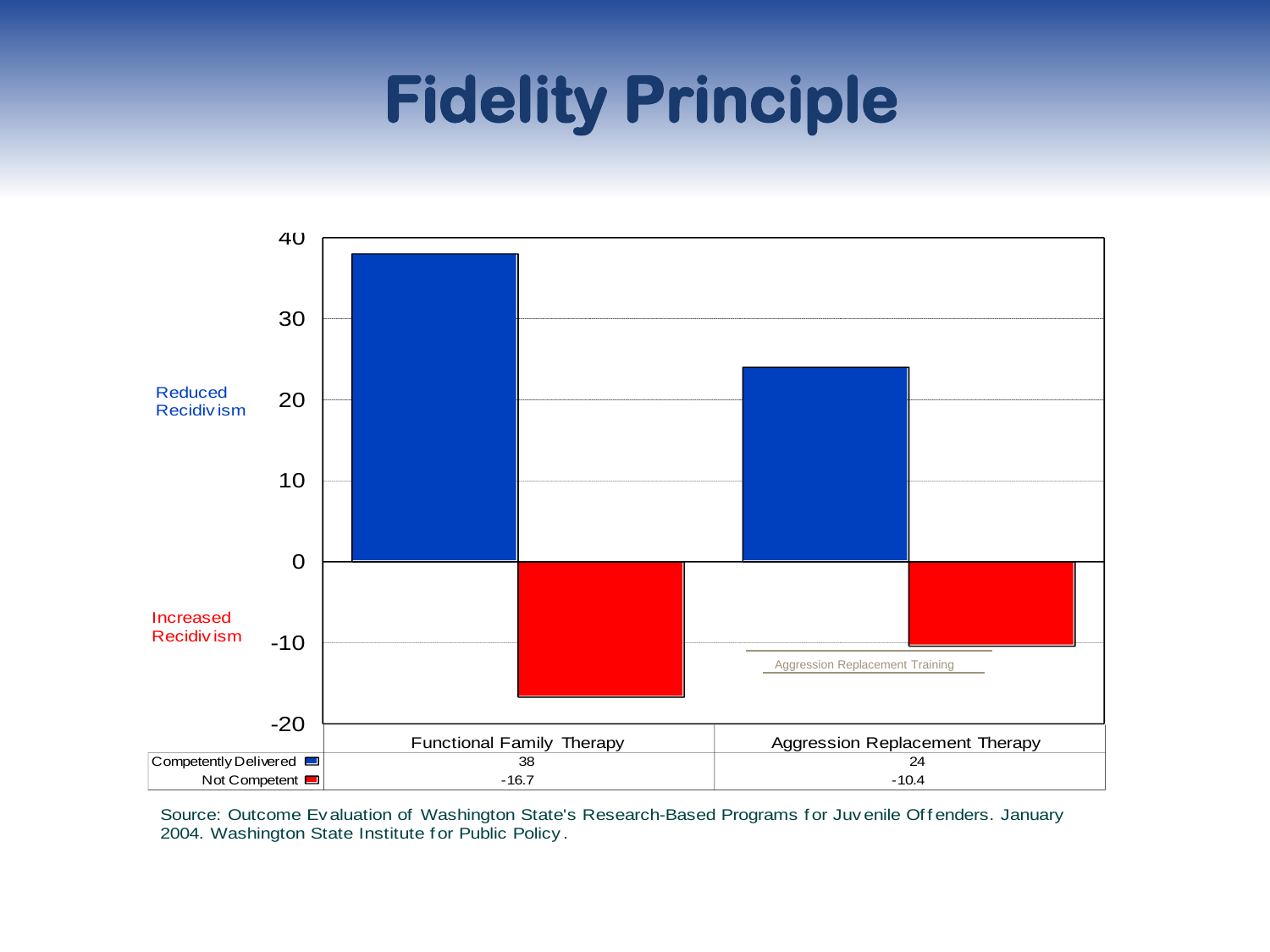#### **Adherence to RNR**

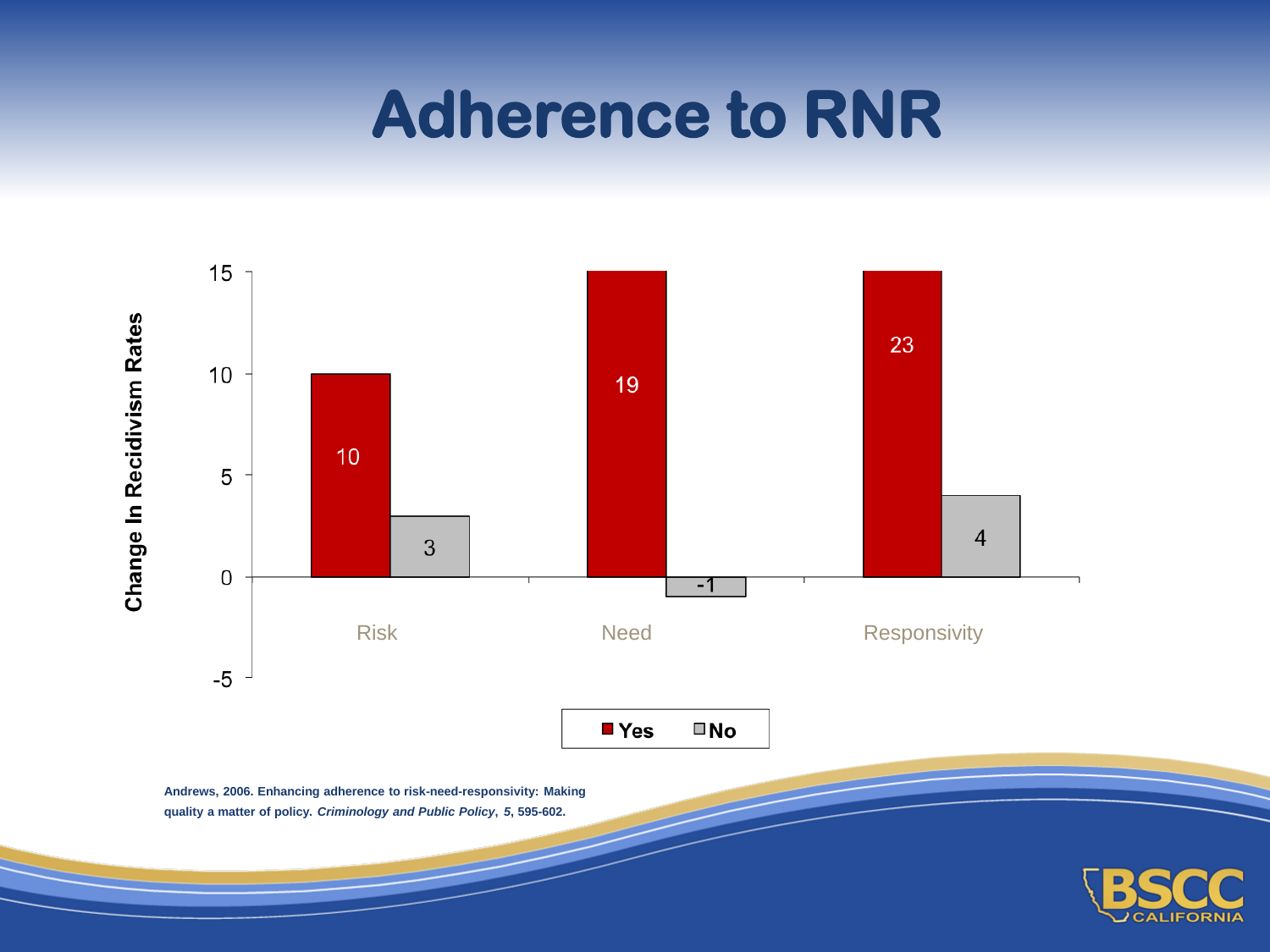#### **Adherence to RNR**



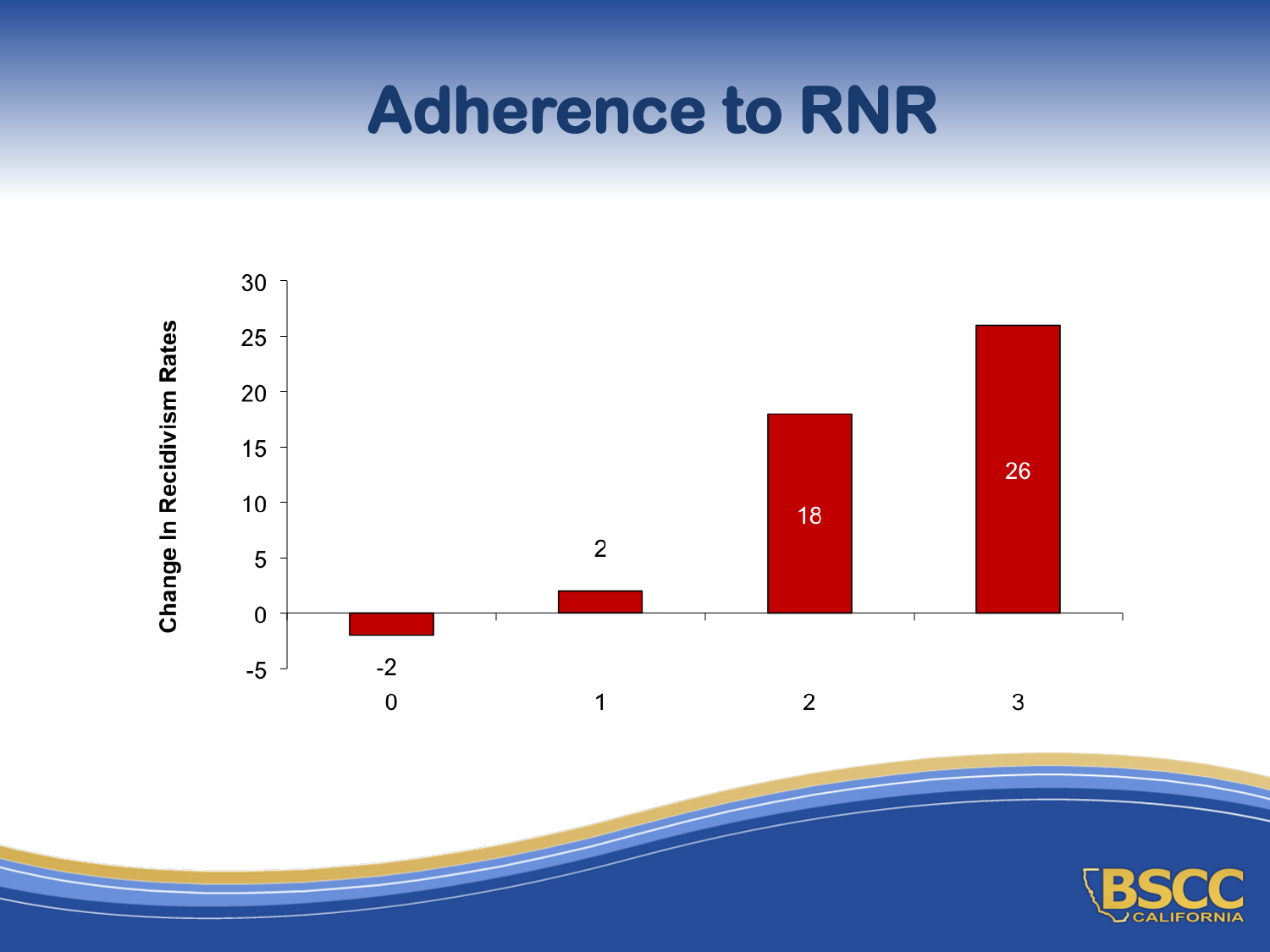## **Cognitive Behavioral Treatment (CBT)**

**Most effective form of programming for moderate and high-risk participants**

#### **Addresses:**

- ✓ **Antisocial thinking patterns**
- ✓ **Builds problem-solving skills**
- ✓ **Equips the client with new thinking and skills through repetition with increasingly difficult practice sessions (i.e., roleplaying)**



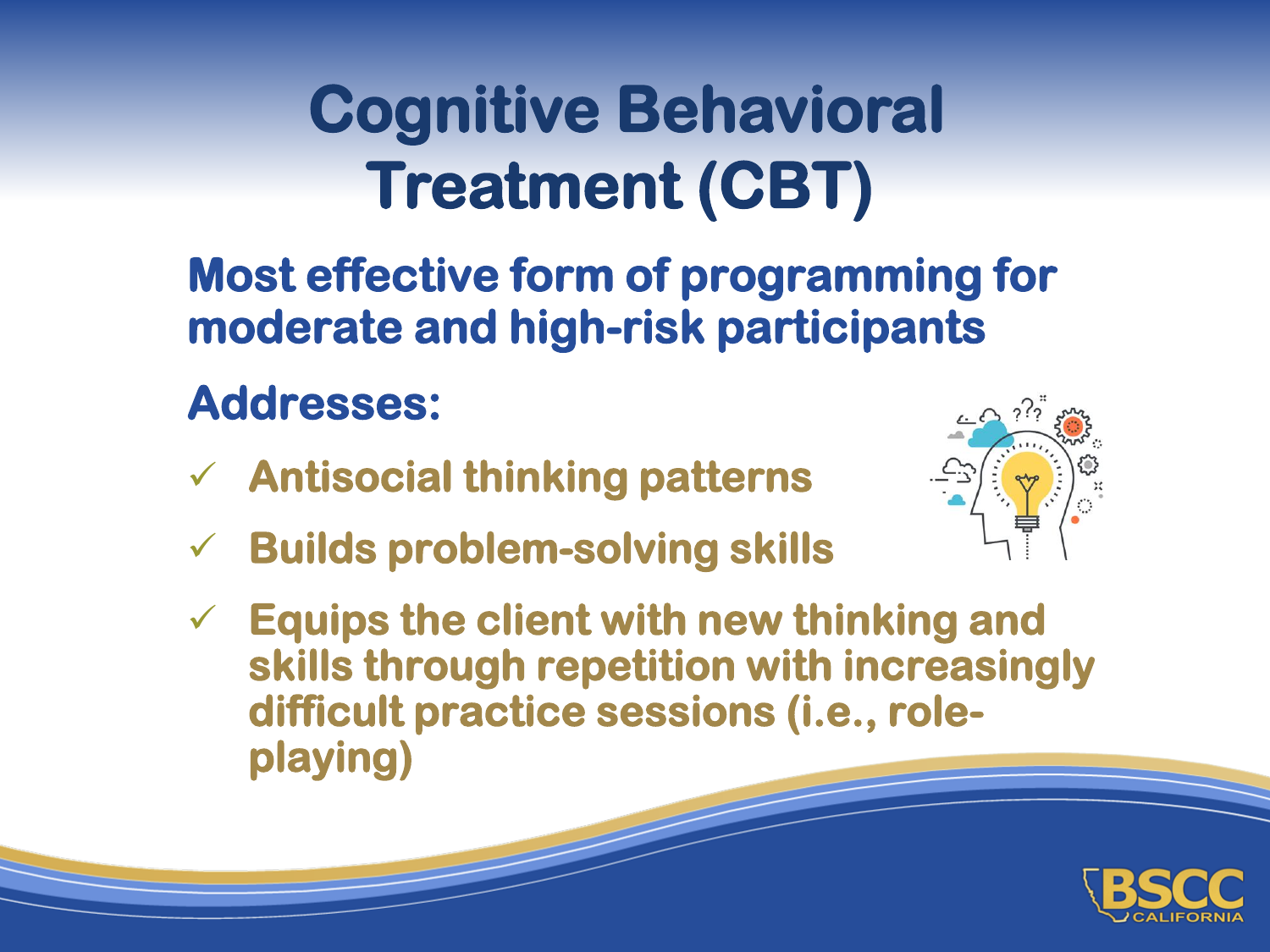**Research Says Effective Programs Should…**

#### **Ensure CBT strategies:**

- **Cognitive Restructuring**
- **Social Skills**
- **Problem Solving**
- **Emotional Regulation**
- 



• **Train Family/support** 

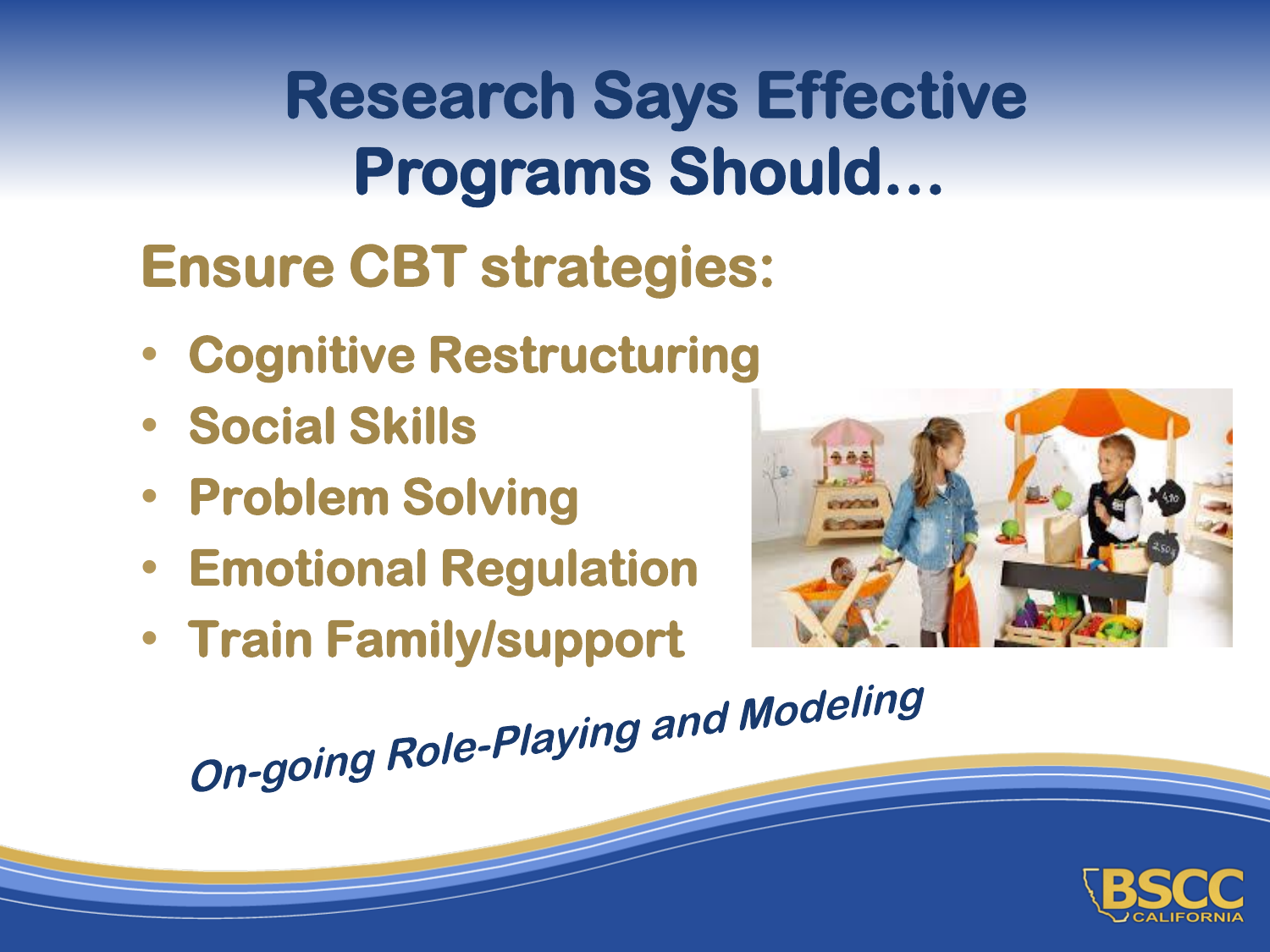#### **Research Says Effective Programs Should...**

#### **Target criminogenic needs: Focus Here:**

- **• Antisocial Attitudes, Values, Beliefs**
- **• Antisocial Peers**
- **• Antisocial Personality**
- **• Family**
- **• Education/Employment**
- **• Substance Use**
- **• Leisure Activities**

#### **Not Here:**

- **Self-Esteem**
- **Physical Conditioning**
- **Artistic Ability**
- **Life Skills**
- **Victim Impact**
- **Spirituality**